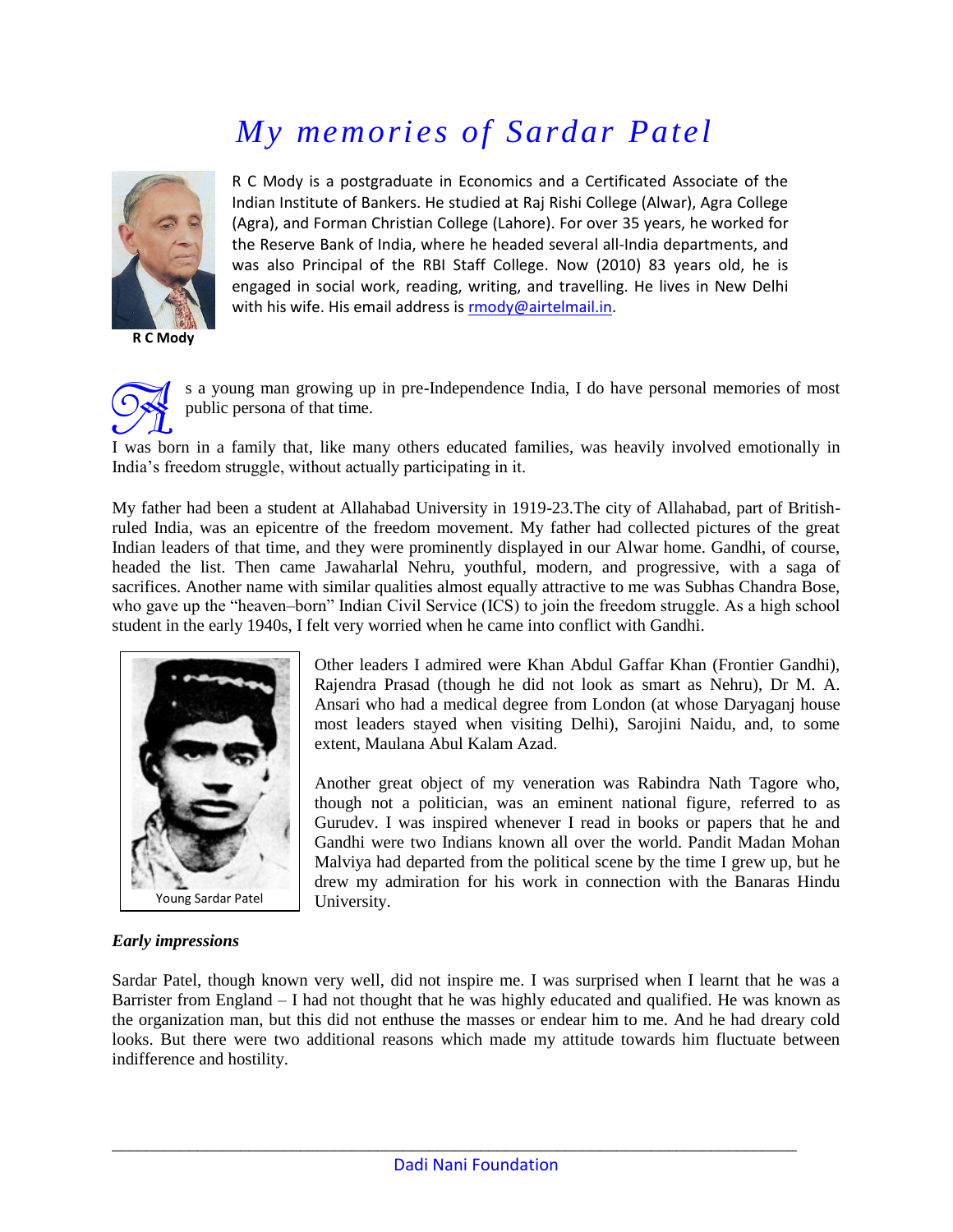

Patel, Subhas Bose at Wardha Railway Station 1930s

He was known to be an arch rightist, procapitalist, anti-labour, and extremely close to the Birlas. Gandhi and most other leaders (other than the two Nehrus), were also close to Birlas, but all of them, unlike Sardar Patel, maintained their distance from the Birlas. Around 1945, there was a strike in Birla Cotton Mills in Okara, which is now in Pakistan. Sardar Patel travelled all the way to Okara to get the strike broken. I was in Lahore then, some 50 miles away, and I remember that my fellow students – Hindus and Muslims – were quite upset with what Patel had done.

Another factor which weighed against Patel

in my eyes was his extremely hostile attitude towards Subhas. I had come to believe that it was Patel who was mainly responsible for inciting Gandhi against Subhas. Their enmity was not just ideological – it was personal too. It became public knowledge through newspaper reports that that Subhas and Patel"s elder brother Vithalbhai (who served as a Speaker of the Central Assembly, predecessor of the present Lok Sabha) were together as patients in an Austrian hospital in the mid-1930s. Here they became very close to one another. Vithalbhai did not recover from the illness. Before passing away, he entrusted some of his assets to Subhas to be used for some good cause in India. When Subhas returned from Austria after his recovery, Sardar Patel asked him to surrender those assets. When Subhas declined to do so, Sardar Patel filed a civil suit against him in a law court. Subhas lost the case, and had to surrender the assets. When this news appeared in the press, Patel"s image was in a shambles for a large section of Indians, including me.



However, the reports were not all against Sardar Patel. I came to know that once when he was pleading a court case as a Barrister a telegram intimating his wife"s death was delivered to him. On reading it, he chose to fold it and keep it aside till he had finished arguing his client's case  $-$  a sure sign of a strong person.

Another story I remember is about the time when Gandhi arrived at the Ahmedabad club, where Sardar Patel was playing bridge. All members rushed to meet Gandhi. Patel did not move, saying that he did not want lessons in how to clean toilets; bridge play needed intellect and it was a much better pursuit. And, yet, there came a day when Patel accepted Gandhi as his Master, though he was never blindly supportive of Gandhi.

When Sardar Patel"s name was proposed for Home Membership in the Interim Government (the first national Government ever to govern India) in 1946, as part of the younger generation, I was not

happy. Why could not Congress chose a younger (Patel was 71 then), more progressive person? (*I was*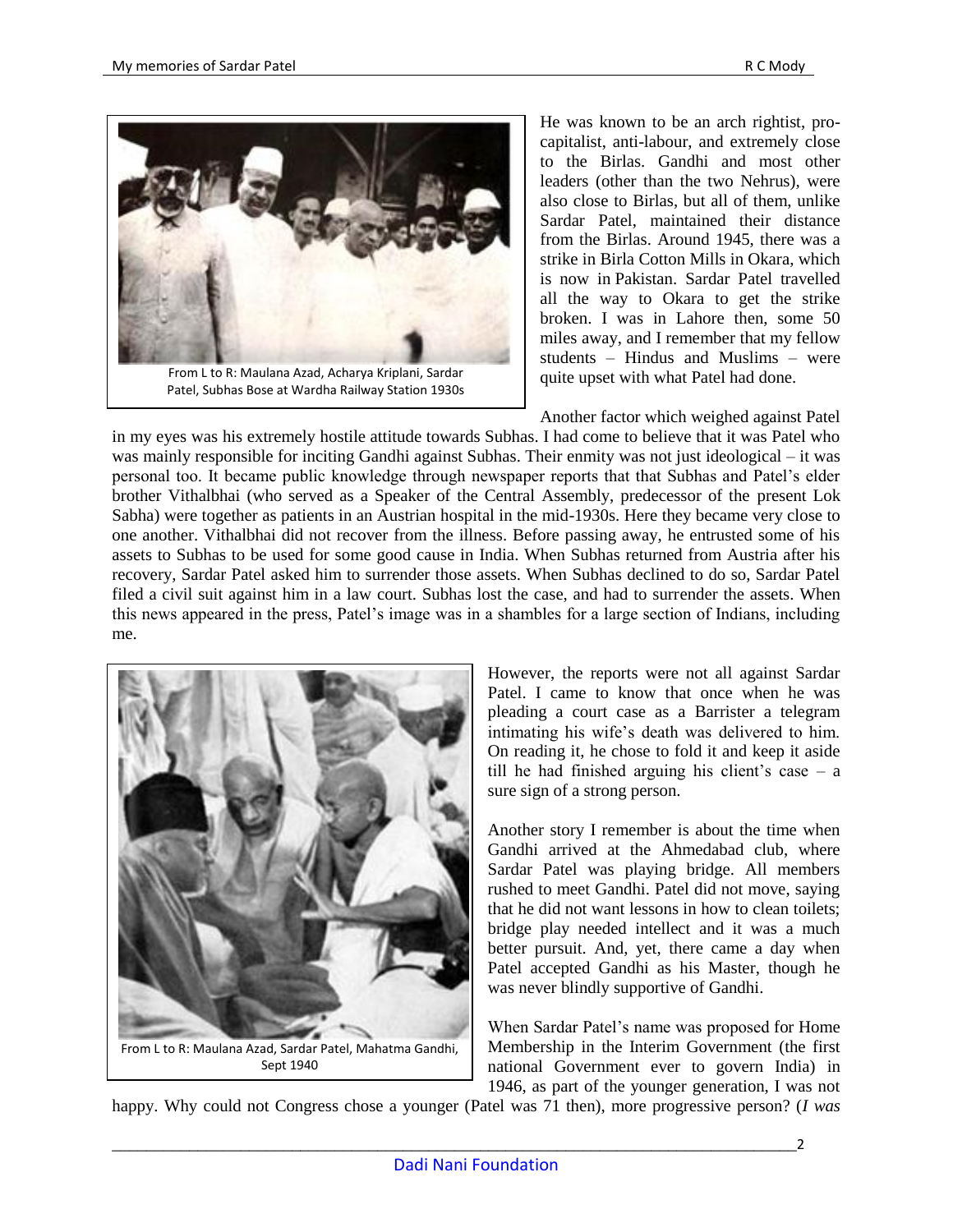*reminded of this feeling about Patel that prevailed in the country in 1946 in later years when I heard people saying that he, and not Nehru, should have been the first Prime Minister of India.)*

### *Change of view*

But once Patel entered the Interim Government as Home Member (with Information & Broadcasting as an additional charge) on September 2, 1946, there was a sudden change in the feelings of young Indians like me about him. Not that there was a change in his style or that his personality underwent a change; he remained the same. But some of his attributes, which scared us earlier, started looking like assets for the country. Earlier, he was often referred to as 'strong man of the Congress'. Now he looked like he was the "strong man of India", who would suffer no nonsense from those who were trying to break it.

The first confrontation came from none other than M. A. Jinnah, his arch opponent. Jinnah said, "Patel is considered a strong man, but words do not break bones." Patel might not have broken any bones, but when Jinnah asked for the Home portfolio in the Interim Government for his Muslim League, and the Viceroy endorsed the demand, Patel firmly said "No." And the League had to settle for the Finance portfolio.

One of Patel"s early acts around that time was to patch up with Subhas Bose"s family. Subhas himself was dead, except to those who did not wish to acknowledge this sad truth. Patel publicly embraced Subhas"s older brother Sarat, saying that animosity between their families was "now a matter of the past."

Next, his handling of the bureaucracy brought Patel"s statesmanship and sophistication into focus. For years, it had been widely believed that all the ICS officers, who were regarded as protégés of the British, would be replaced after Independence by patriotic Indians. Patel adopted a more nuanced view. He differentiated between the British and Indian ICS officers. While the British officers would be sent home, Patel accepted the Indian officers, after obtaining from them a commitment that they would serve Free India with utmost faithfulness and loyalty. Overnight, this dhoti-clad man with rural looks became a hero of the sophisticated, westernized ICS class.

This pleased and impressed young Indians like me. I remember that once when Patel was indisposed and H.V.R. Iengar, a senior ICS officer, came to enquire about Patel"s health, Patel was annoyed that that Iengar was made to wait so that a Maharaja who had come for the same purpose could meet Patel first. Patel contended: "Mistake not, a Secretary to the Government of India was not less important a person than the Maharaja of a princely state." With gestures like this, Patel earned the loyalty of the bureaucrats who had earlier served the British.

#### *Foresight in accepting Partition*

But the greatest of his foresights was shown by the way he dealt with the crisis created by Muslim League after it entered the Interim Government on  $25<sup>th</sup>$  October 1946. He was the first to realize that the League had created a vertical divide in the entire governmental machinery on a communal basis, up from a Member (Minister) down to the lowest peon. There was a virtual inter-Departmental (the term Ministry was used only after Independence) war on the Raisina Hill. The League was making a determined attempt to demonstrate that Hindus and Muslims could not work together, to strengthen the notion that partition of the country was unavoidable. In fact, the League had already, in a way, created several Pakistans on Indian soil, if one looked at the working of the Departments of Finance, Industry, Health, Posts & Air, which were under League Members; Liaqat Ali, the Finance Member, presented the Finance Bill (Central Budget) of 1947 to the Central Assembly without showing it in advance to Nehru, who was the leader of the Interim Government.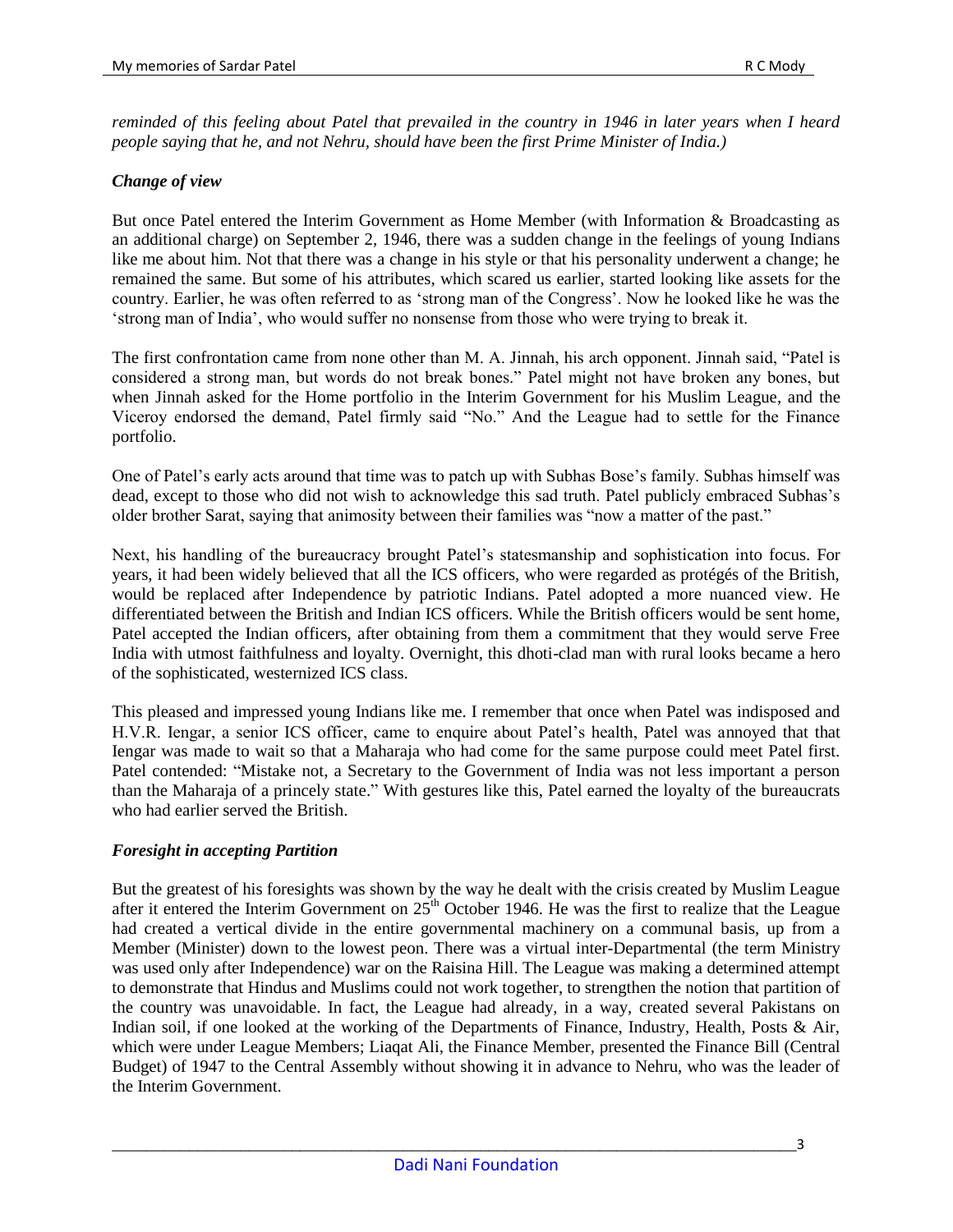"How can the country be governed in such a divided way, now and in future?" Patel is reported to have wondered. Nehru was angry with the League, but it was Patel whose prescience helped him and the country to realize the inevitability of the Partition. It was neither defeatism nor a hurry to capture power, as has been imputed to both of them in subsequent years. It was nothing short of foresight and wisdom which Poet Tulsi Das had advocated in the 16<sup>th</sup> century in this famous verse: "*Budh ardh tajain, lukh sarvasa jata*" (the wise give up half when they see the whole is going).

This is exactly the way I felt in the  $22<sup>nd</sup>$  year of my life. The sacrifice in this case, in the creation of Pakistan, was much less than half. Almost three-fourths of the undivided country was saved for India, taking to into account the fact that substantial portions of Punjab and Bengal and the entire Assam (except for one district) remained with India.

The Muslim League members got what they themselves called as a "Moth-eaten Pakistan". To me, this looked then, and looks now, a great decision in India"s favour, for which Patel was primarily responsible. (*Jaswant Singh, a former Foreign Minister, alluded to this in his 2009 book* Jinnah – India, Partition, Independence. *The Bhartiya Janata Party expelled Jaswant Singh for expressing such a view. I think the decision against him was taken by his party colleagues, who were born much after the event, and, who I feel, had not studied their history properly*.)

In his speech recommending the Partition plan of  $3<sup>rd</sup>$  June 1947, Patel said, "Let us develop this part of the country and let them develop the other one." To my mind, Patel showed statesmanship of an unprecedented order. If only the League leaders had lived up to this healthy approach to Partition!

## *Merging Princely India*

And then came Independence. Only a few weeks before it dawned, the Indian leadership realized that Pakistan apart, power was being transferred to the people of India in respect of only two-thirds of the residual India. In respect to Princely India, the remaining one-third, the British threw their hands up, saying that legally Princely India did not belong to them and they had no right to transfer it to either India or Pakistan. They said that it belonged to 500 and odd Princes with whom the British had treaty rights under which they (British) exercised Paramountcy over them. This Paramountcy over Princely India would lapse the moment the British left India. After this, the Princes were free to choose their own course. It was for them and their successors in British India to carve out a fresh relationship on mutually agreed terms.

Indian leaders were aghast. Nehru was furious, called it Balkanization and started abusing the outgoing British officers supporting such a view. Jinnah mischievously supported them and the right of Princes to be independent and clashed with Nehru at a meeting in Delhi when Mountbatten had to intervene to quieten them. The fact was that for India it would lead to a situation far worse than the approaching Partition, with pieces of Princely India scattered over the entire face of the country as in a labyrinth. Living in the Princely State of Alwar, I felt that I would not belong to India that was going to be free. At that point of time, Patel took charge of the situation, and handled it calmly, moving step by step.

Under Patel"s strategy, Nehru and he met the Viceroy, Lord Mountbatten, and impressed upon him that all the goodwill created by transfer of power would be totally eroded if Princely India was allowed to go astray in this manner. Patel correctly perceived that the Princes would heed Mountbatten more than any Indian leader. The reason was that the Princes had traditionally regarded the British as their protectors. On top of it, Mountbatten was a member of the British Royal family, towards which the Princes still had feelings of loyalty, verging on devotion – one of them actually wailed in a letter to Mountbatten about the approaching break of link between his house and the House of Windsor.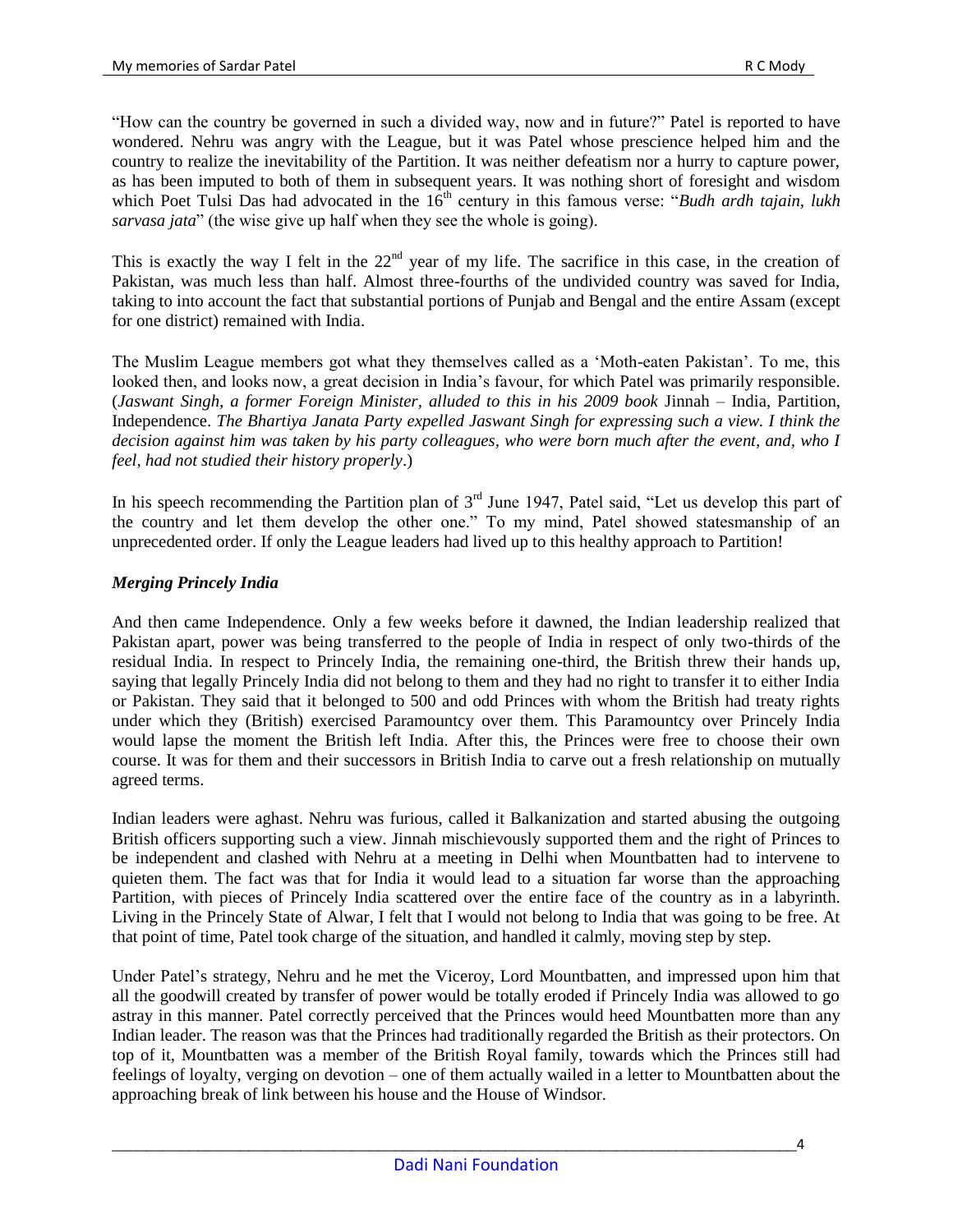Mountbatten responded positively, despite a very different attitude of the outgoing British bureaucrats and the mischief that Jinnah was trying to play, with probably Hyderabad in mind. Mountbatten"s appeal to the Princes worked. Almost all of them, except Hyderabad and Kashmir, agreed to become part of the emerging India. But they agreed to do so, without accepting the Paramountcy of the new Indian State over them. The Princely States agreed to yield only Defence, Foreign Affairs and Communications to the successor India Government, keeping the rest of the powers for themselves.

Patel felt that this was good enough for the time being. He was quick to issue a statement towards the end of July 1947 (a few days before transfer of power) in which he assured the Princes "we want nothing more", and wanted the Princes and their subjects under their aegis to prosper. And all of them, except Hyderabad and Kashmir, signed an instrument (devised by Mountbatten with the help of his aide V.P. Menon) called the "Instrument of Accession", ceding Defence, Foreign Affairs and Communications to the forthcoming Indian Union. And this enabled Independent India to come into existence on August 15, 1947 with its territory well-defined, except for Hyderabad and Kashmir (there was a minor abrasion in case of Junagarh, a small state in western India, which was rectified after a short time, as described below).

But was it enough? Not to my mind, except as a stop-gap arrangement. And to my satisfaction, Patel also expressed a similar feeling ,within a few weeks. How will India be governable when the writ of Delhi does not run forcefully through the length and breadth of the country? In my own State of Alwar, the Indian flag was not allowed to be hoisted on public buildings on August 15, 1947. According to my Maharaja, it was the flag of an ally. Every other day his Dewan (Prime Minister) would assert that they had nothing to do with Delhi except in respect of Defence, Foreign Affairs and Communications, for which they had a treaty with India. Most other Princes exhibited the same attitude though not so blatantly. I was still longing to be a full-fledged citizen of free India.

But, Patel marked time.

The wait was painful but turned out to be short. It was around middle of December 1947 (just 4 months after August 1947) that a ray of light at the end of the tunnel became visible. Patel had gone to Cuttack with V. P. Menon, now Patel's close confidant and aide, on receiving reports of law and order problems in the province of Orissa. After committing crimes in the province, certain groups were seeking shelter in the territory of one or another of the surrounding tiny Princely States. Patel, as Deputy Prime Minister of India, chaired a conference of representatives of the provincial government, led by Chief Minister Hare Krushna Mehtab, and the Princes of the region. The Princes made various suggestions for overcoming the problem. Some suggested measures in the nature of extradition arrangements between independent countries.

Patel did not find any of these suggestions to be practical. Instead, he told the Princes that the only way was to have a unified authority for the region. He suggested to the Princes that they hand over the administrations of their states to the Orissa Government.

The Princes found the idea atrocious. The arguments went on till midnight, when Patel left the meeting indignantly, and went to sleep in the waiting room of the Cuttack railway station. Menon stayed behind, ostensibly without Patel"s consent. And in the early hours of the following morning, Menon came to him with the signatures of all but one of the Princes, merging their states with Orissa. The one who did not sign said that he would do so only if told in writing that his State would be forcibly merged if he did not sign voluntarily. Patel ordered Menon to comply with his condition, and he too affixed his signature. The merger of about 12 Princely States with Orissa, and thus with India, was complete. A new chapter opened in India"s long history. (*Two decades later, the recalcitrant Prince, who was resisting the merger of his state with Orissa till the last, himself became a democratically elected Chief Minister of Orissa.)*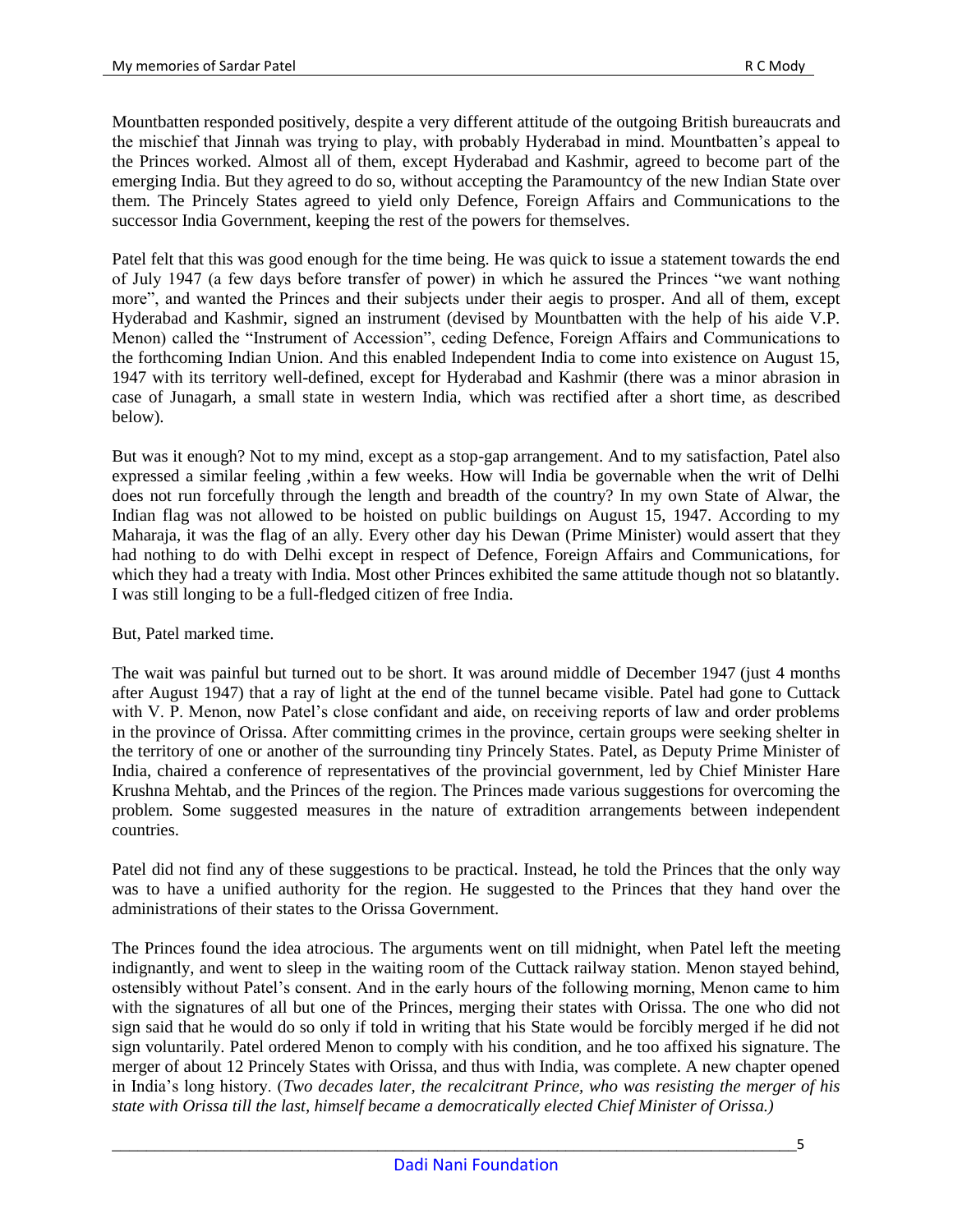From Cuttack, Patel and party did not return to Delhi. Instead, they flew to Nagpur. There were small Princely states around Nagpur, creating similar problems for the Central Province (C P) and Berar (later Madhya Pradesh and now Chattisgarh). These Princes were shown the Cuttack agreement, but they revolted at the implied suggestion. One of them suggested that they would give the new Indian Government the same Paramountcy rights which the British had over the Princes.

Patel felt that this would be too little, too late. He said 'No' firmly but pleasantly. Within the next few hours, all the Princes present there came around and signed agreements merging their states with CP & Berar, following the example of their brethren at Cuttack. Triumphantly, Patel and his team returned to Delhi the next day. Some of us who had believed that Patel was capable only of settling intra-party problems in the Congress now found in him a man capable of much greater things.

But then there were concerns too. What would Gandhi say? Suppose he called it coercion, a breach of his principle of non-violence? Patel did not like to face Gandhi, and left the job of convincing Gandhi to Menon. Menon met Gandhi in Birla House and told him that it was all done in the interest of the concerned Princes themselves. Gandhi agreed and accepted that it was like administering "castor oil to resisting children'.

This success notwithstanding, the light at the end of the tunnel was still dim. Only about two dozens Princely States had merged with India, and most of them were tiny. The large states had yet to be tackled.

On January 7, 1948, a delegation of some of the major Princes landed in Delhi, some with their formidable Dewans – a few of whom later became pillars of the new Government of India. The Princes were inconsolable at what happened at Cuttack and Nagpur. Where was the assurance of July 1947 – that the new Government of India wanted "nothing more" than Defence, Foreign Affairs and Communications? Mountbatten, now Governor-General, chaired the meeting. *(Although he had played a major role at the 'Accession' stage, in the matter of 'Integration' he was lukewarm.)* Various explanations for the new approach were put forward. None of these satisfied the Princes till they were told that the states which were merged were tiny ones, and that such steps would not be taken in the case of 'viable' states.

The concept of viability in respect of Princely states was introduced for the first time around 1937 (although the term was probably not used at that time), in the context of their becoming a part of Indian Federation under the Government of India Act, 1935. This was meant to separate out about 20-21 of the largest Princely States, including Bahawalpur, which went to Pakistan in 1947). These States were entitled to send, mainly on the basis of their population, at least one representative each on their own, i.e., without combining with another sister Princely State, to the Federal Legislature envisaged under the 1935 Act.

But, as is well known, the Federation scheme was never implemented due to opposition from most of the influential Princes. Soon after the commencement of World War II, in September 1939, it was declared that it would be considered *de-novo* after the War was over. After the War of course, it was time for the British to pack up and quit India. and the Federation scheme was never implemented.

Yet, the formula devised in 1937 was used now to determine representation of Princely States to the post-Independence Dominion Parliament.. The concept of viability, however, was certainly not a part of Patel's promise of July 1947; the understanding 'nothing more than Defence, Foreign Affairs and Communications" was applicable to all Princely States, irrespective of their viability.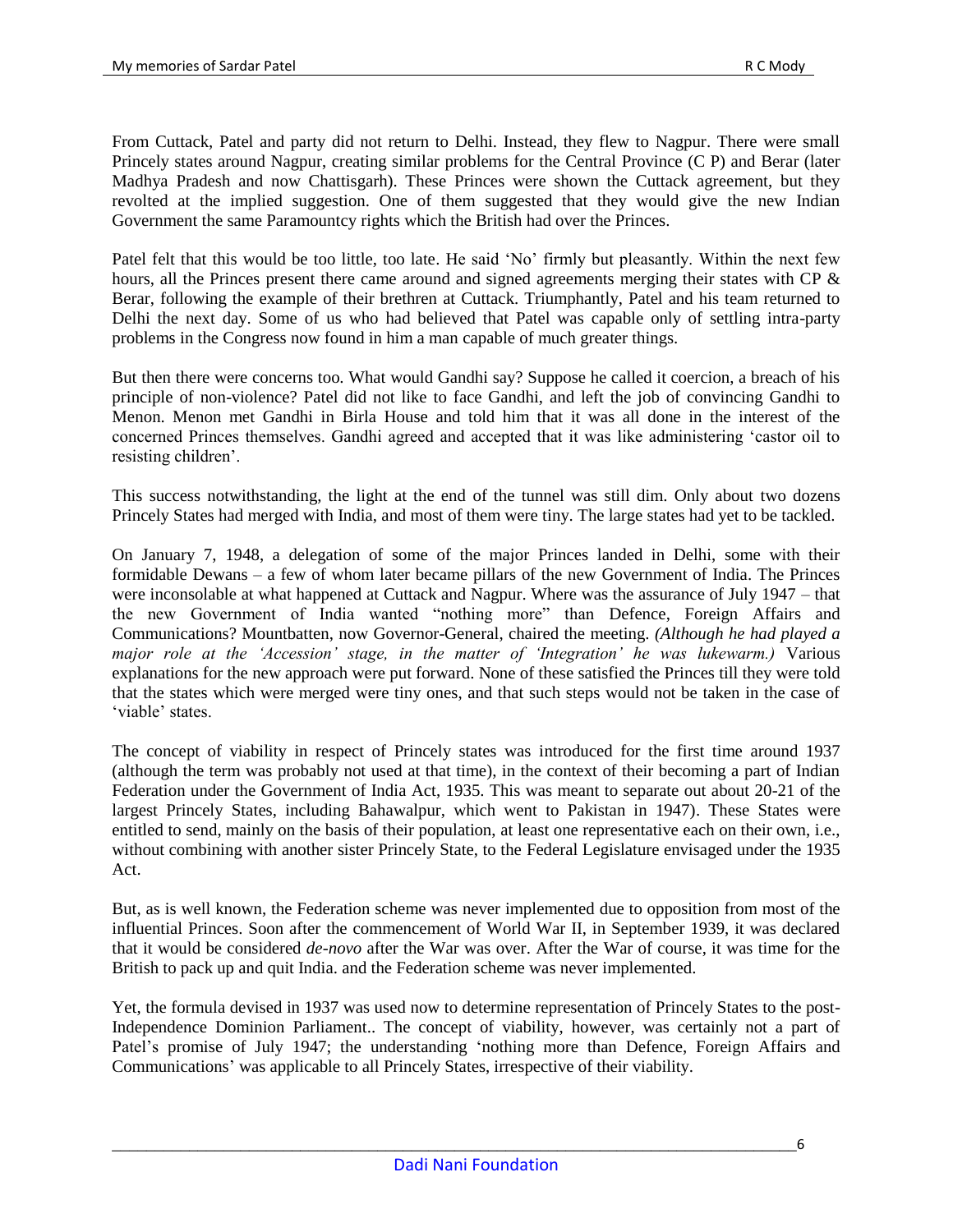The Princely States participating in the January 7, 1948 meeting (including Kashmir, which had by now acceded to India under circumstances which are too well-known) fell into the "viable" category, which was mentioned for the first time in the context of the survival of Princely States. With this assurance that the viable States would not be pressured to merge with India, the Princes and their Dewans returned home, with their fingers crossed.

Yet, from now on, Patel felt that he had much greater freedom to go ahead with his plans.

A few weeks later a massive merger operation was accomplished in Kathiawar in western India. Many States – big and small, but none of which fell in the "viable" category – were merged into a new State named Saurashtra. This merger operation was given the appearance of a voluntary move on the part of these Princes to join together to create a larger state, which the Princes would jointly administer. This merger was smoothly accomplished and there were no protests. Gandhi, who happened to hail from one of the affected states, okayed the scheme.

Meanwhile, the Nawab (Muslim ruler) of Junagarh (one of the Princely States in Kathiawar), had acceded to Pakistan, though the vast majority of his subjects were Gujarati Hindus. Technically, he had the right to do so. Nevertheless, his action went against the understanding that geographical location of the State and the wishes of the State subjects, had to be kept in mind in choosing between India and Pakistan. Patel, himself a Gujarati, regarded it an act of defiance. Without waiting to go into the fine points of the issue, he ordered Indian troops to march into Junagarh. The Nawab, along with his precious pet dogs, ran away to Pakistan. The episode was soon forgotten. Junagarh became a part of Saurashtra and, later of India.

*(Years later it became clear that the difference between the operation which created Saurashtra and the earlier ones at Cuttack and Nagpur was only cosmetic. In practice, no Prince was ever associated with the administration of Saurashtra. The ruler of Bhavnagar, the largest of the merged States was sent as Governor to far away Madras. The Jam Sahib of Nawanagar remained Raj Pramukh, titular head, of Saurashtra until its merger in 1956 into the state of Bombay, when the official name Saurashtra became a part of history. Later in 1960 when the state of Gujarat was created, the region became a part of Gujarat. This was typical of the ways in which Patel attained his objectives. Although the dissolution of Saurashtra happened many years after Patel's death, I am sure he knew that it would one day get absorbed in the state of Gujarat.)* 

Patel"s journey towards creation of a new India continued.

Alwar and Bharatpur, two Princely States now part of Rajasthan, remained on a confrontationist path visà-vis the new Indian Government, Alwar particularly so. As said earlier, Alwar did not allow Indian flag to fly over its territory. Alwar"s Dewan was lodging protests every now and then during meetings in Delhi that the Indian Government was overstepping the terms of the Instrument of Accession under which his State had acceded to the Indian Union and interfering in its internal affairs. He was also delivering provocative speeches, mostly inspired by communal considerations, against Nehru Government's policies in the Parliament, of which he was a member as nominee of his Maharaja.

Inside its territory, the Alwar Government had unleashed a reign of terror over the Muslim minority, in total defiance of the national policy of religious tolerance. There were conversions (euphemistically called *Shuddhi*, i.e., purification), exterminations, demolition of mosques and graveyards on an extensive scale. The State machinery was openly participating in and supporting these activities.

Patel was watching the situation patiently from Delhi, just 100 miles away. He felt that interference might be considered a breach of understanding with the Princes, who would object vehemently if the Indian Government took any actions within a Princely State. After the commitment made at the aforesaid  $7<sup>th</sup>$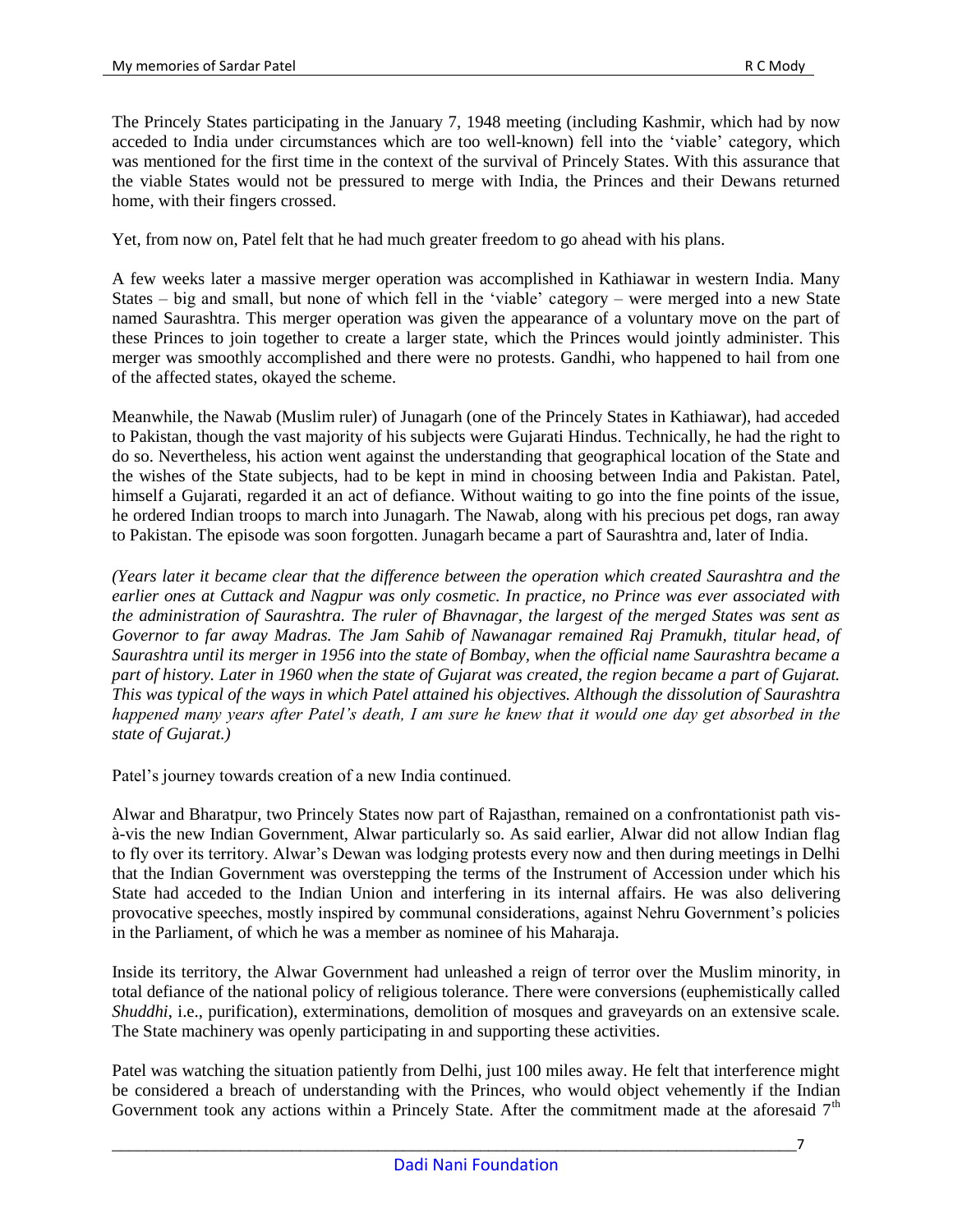January 1948 meeting, the situation had become all the more tricky as Alwar made it – though barely– into the category of "viable" states.

But the situation took a sudden and unexpected turn when Mahatma Gandhi was assassinated on  $30<sup>th</sup>$ January 1948. Alwar decided not to join in the national mourning and did not lower the State flag. The local population protested, "*UNO ke sare jhande jhuk gaye hain, par ye pachranga besharmi se phaira raha hai*" (flags of all the countries at the UN have been lowered but the five coloured flag of Alwar is flying high shamelessly).

When the agitation reached a high pitch, a condolence meeting was hurriedly organized in the city's Company Garden. The Maharaja came to address it, but he was nervous and could hardly speak. The meeting ended in a fiasco. Next morning the headline in a local Congress daily was "*Paap sar par jadhkar kaise bolta hai, kal company bagh mien dekhana tha*" (how one"s sin speaks from the top of his head, this could be seen in Company Garden yesterday).

The same morning (it was probably  $4<sup>th</sup>$  of February 1948) Patel asked the Alwar Maharaja to come to Delhi. He complied. The same evening, the 9 pm news broadcast on All-India Radio opened with the news that the Maharaja of Alwar was suspected of having a hand in Gandhi"s assassination and had been asked not to leave Delhi. It was further reported that the Government of India had instituted an enquiry against the Maharaja and his Dewan, and meanwhile, the Indian Government had deputed one of its officers to take over administration of the State. Next day, the newspapers reported that Patel had taken these steps after obtaining the consent of "Negotiating committee of Princes".

The sensation which this news created in Alwar city can well be imagined. Some ten days later, the Administrator deputed by Delhi hoisted the nation"s flag on the Alwar Secretariat, saying that it should have been there six months earlier.

After another five days later, Patel himself landed in Alwar. I remember that the State Government, now led by the Administrator, received him in the same way it had (led by the Maharaja) received the Viceroy, Lord Linlithgow, eight years earlier in March 1940. I saw Patel for the first (and probably the last) time when he came to address a public meeting in the afternoon, on the Raj Rishi College grounds – the same grounds where we once used to play games. His speech was disarming, full of humour. He asked the citizens of Alwar to forget the past as a bad dream and be good citizens of India: "Do not talk of swords which some of you here were reported to have been brandishing; they are not even as good as broom sticks with which you clean your floors."

I recollect it as one of the most thrilling days of my life. The apprehensions looming large for six months, that Alwar was not a part of Independent India disappeared once for all.

Subsequently, we learnt that one of the first things that Patel did after landing at the Alwar airstrip was to send for the brother of the Maharani, to tell him, "Please tell your sister not to worry about her husband; he is safe with us in Delhi and will join her soon."

The enquiry soon concluded that the Maharaja did not have a hand in Gandhi"s murder. But before his innocence was officially acknowledged, it was agreed that Alwar would cease to exist as an independent State. The Maharaja, while still under enquiry, signed the instrument of Alwar's merger into Matsya, a hurriedly improvised union of Alwar and three other Princely States: Bharatpur, Dholpur, and Karauli. Patel had replicated the Saurashtra model on a smaller scale.

To my mind, this merger brings out several facets of Patel"s multi-faceted personality. The move was initiated at a time when he was under immense grief because of Gandhi's death – which is said to be one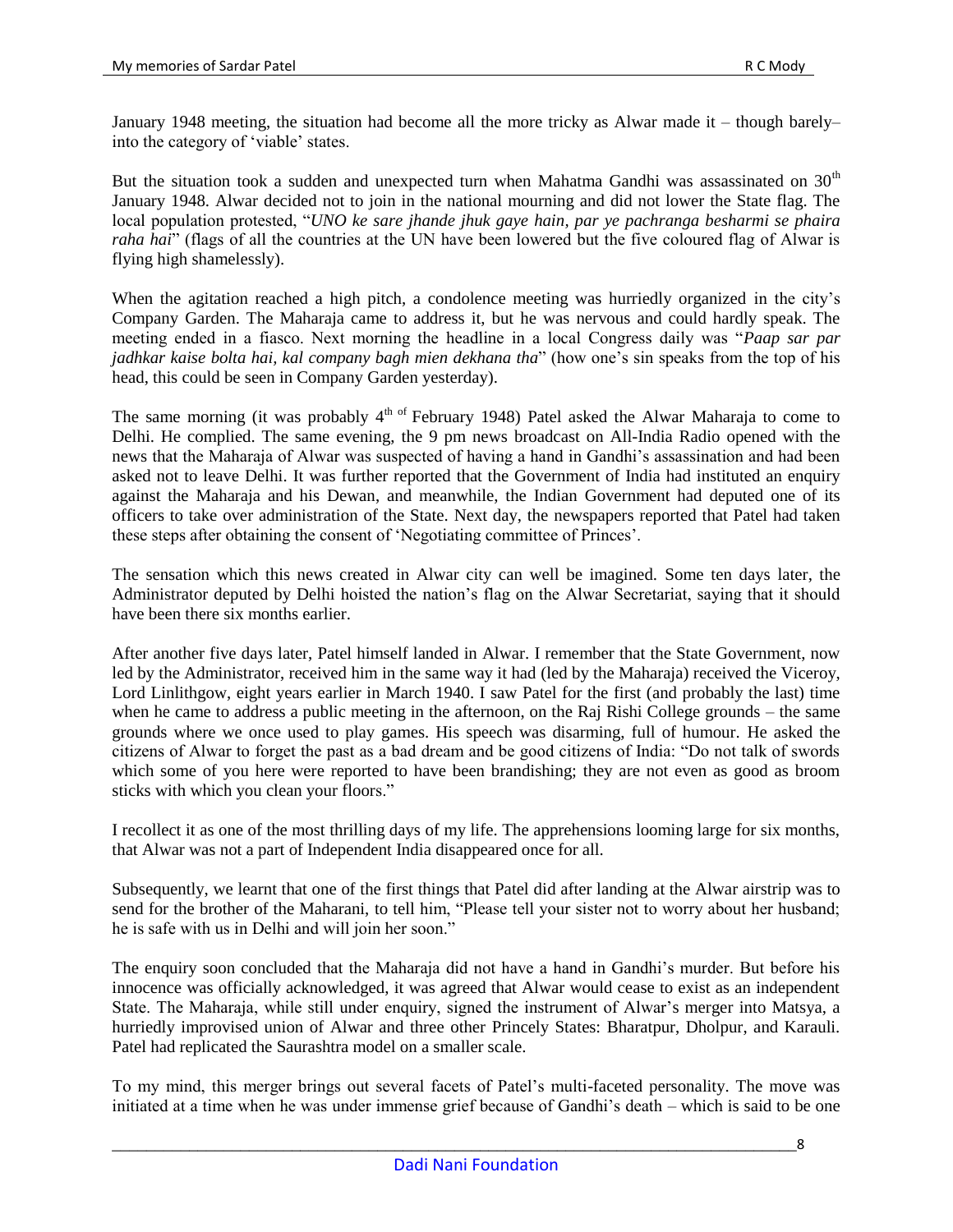of the causes of the massive heart attack he suffered two months later. Yet he did not miss the opportunity afforded by the tragedy of Gandhi"s assassination to take an unprecedented step to attain his objective of consolidating India. He managed to overcome the restriction that commitment of  $7<sup>th</sup>$  January 1948 ("viable" states would not be subjected to merger) placed on him, as the merger was billed as a voluntary act on the part of the concerned Princes. And yet, in the midst of all this, he did not forget the anxiety of a young wife (the Maharani) about the welfare of her husband.

While the merger of Orissa and CP mergers brought several protesting princes to Delhi on  $7<sup>th</sup>$  January 1948, none came to protest against the merger agreement less than two months later on  $28<sup>th</sup>$  February 1948, which created the Matsya Union. Far from protesting, the remaining Princes, from viable and nonviable States, from then onwards started queuing up for merger of their States, vying with one another *Rajpramukh*ship and other honours from the new regime, the way they did while under British paramountcy for 150 years.

What brought about this sudden change? Patel's 'wizardry'. Less than a year ago, till July 1947, most of the Princes were not willing cede even Defence, Foreign Affairs and Communications. Now they were handing over their entire States!

One after the other, the citadels started crumbling. Patiala, Udaipur, Gwalior, Indore, Travancore, Cochin, and a little later Jaipur, Jodhpur, and Bikaner, all became part of India. The States, except Hyderabad, which were not affected immediately, had agreed in one way or another to get integrated. Patel's deftness often came into play during the period the integration process was on. While inaugurating Patiala and East Punjab States Union (PEPSU) with the Patiala ruler as the *Rajpramukh*, Patel said, "If I were to be born again I shall like to take be born as a loyal subject of the Maharajadhiraj of Patiala." He said it on the day on which the Maharaja of Patiala ceased to have subjects any more!

A few months later while inaugurating Greater Rajasthan at Jaipur, Patel said, "Today Maharana Pratap"s dream has come true." One wondered how much the obliteration of Mewar as a kingdom, and Udaipur becoming part of a state of which Jaipur (territory of Raja Man Singh, whom Maharana Pratap considered as a traitor) was the capital, conformed to Pratap"s dream! But then, that was Sardar Patel"s style.

And, as always, his personality did not lose its multi-faceted character. When one of the engines of the aircraft carrying him to Jaipur for the inauguration of Greater Rajasthan failed, the pilot managed to softland it in a jungle between Alwar and Jaipur. It took a few hours for one of the members of the party to walk up to the highway to stop a passing car by which Patel and his party managed to reach Jaipur for the historic function. During those hours the country was wondering where its Deputy Prime Minister was. After he reached Jaipur, Patel was asked as to what the experience was like. "It was a good change," he said, adding, "Got away from the *asaar sansar* (transient world) for some time, for a pleasant communion with the Almighty."

## *Hyderabad*

But even after most of the Princely States had been integrated with India, or were about be integrated, Hyderabad remained an ulcer in India"s body politic, needing serious attention. The Nizam of Hyderabad had refused to sign any agreement with India. Here Patel's skills, patience and firmness were put to the severest of tests.

Practically every other week, a delegation from Hyderabad, headed by a leading constitutional expert from Britain (hired by the Nizam) would land in Delhi, emphasizing that the Nizam was a sovereign ruler who could not be a vassal of the government in Delhi. The talks would fail, and the Nizam"s team would return to Hyderabad. The process went on for almost a year. Mountbatten, till the end of his Governor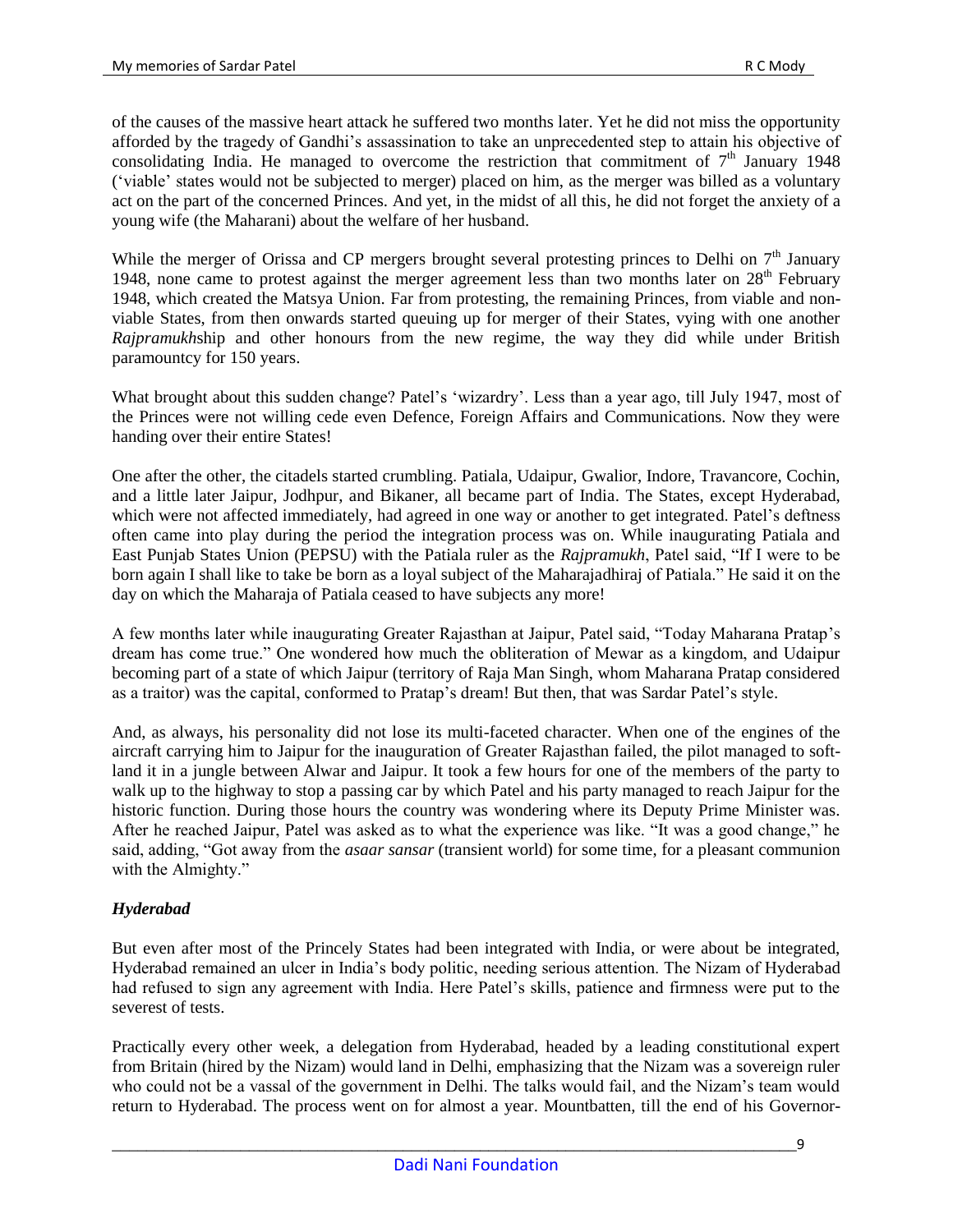Generalship of India in June 1948, kept on trying to persuade the Nizam to accept India"s nominal suzerainty, but the Nizam would not agree.

Meanwhile, there were regular reports that Qasim Rizvi and his band of Razakars had unleashed a reign of terror on the Hindu population of Hyderabad. There were rumours that the Nizam"s air force would bombard Bombay any day. Even when he accepted stationing of a representative of Indian Government (K. M. Munshi) in Hyderabad, the Nizam would not permit him to occupy the house owned by the Indian Government in that city. This house was earlier the Residency, the home of the British Resident, and if India"s representative lived in it, people might think that he was the successor of the erstwhile Resident, who was virtually the Nizam"s boss.

This state of affairs continued until early September 1948, when India"s Cabinet, briefed by Patel, secretly decided to send the Indian Army to march into Hyderabad. However, when the scheduled date came, news was received that Jinnah had died in Karachi. Nehru felt that action against Hyderabad should be postponed, lest the world get an impression that India was taking advantage of Jinnah"s death. Nehru sent a request to Patel through the new Governor-General, C. Rajgopalachari (Rajaji), to consider postponing the proposed action. Patel, in his characteristic way, told Rajaji, "Tell Nehru that the troops are already on the move; they cannot be stopped on the way or recalled."

A few months later, I joined the Reserve Bank of India at Bombay. One of my batch mates told me the story about the "march" into Hyderabad. He and his family were living in Sholapur (on the road from Poona to Hyderabad) on the crucial night when they were awakened by the continuous roar of passing heavy vehicles. When they looked out, they 'jumped with joy', realizing that the large convoy was heading to Hyderabad. Such was the mood of the entire nation.

The Nizam"s forces crumbled within two days and surrendered. Shortly later, when Patel visited Hyderabad, the Nizam was there to welcome him at the airport. I was reminded of Patel"s visit to Alwar a few months earlier – except that it was a much bigger story this time, of how "He came, he saw, he conquered." Today, when Indians take pride in Hyderabad as one of their foremost cities – a centre of education, science and IT – they should do well to remember who got it for them and how.

## *Ill-will towards Patel*

The differences between Nehru and Patel were in evidence right from the time they entered the Interim Government, but they were always ideological rather than personal. These two great men had their own way of resolving them in order to work together in the larger interests of the country.

The differences had reached a breaking point during the last days of Gandhi"s life but he is known to have patched them up only a few minutes before his assassination. But they erupted again a few months later and from then onwards most of what Patel did had the effect of widening them. At the Centre as well as in the States, the principal functionaries were seen as either Nehru"s men or Patel"s men. It was a reminder of the 1946 divide between the Congress and Muslim League, although mercifully it did not have the same dangerous implications.

The climax was reached when with Patel"s support, and in the face of stiff opposition from Nehru, P. D. Tandon was elected as the President of the Congress. At the State level, Patel nominated Hira Lal Shastri as the first Chief Minister of newly created Rajasthan, instead of Jai Narayan Vyas, who had Nehru"s support. (*Incidentally, within weeks of Patel's death, Vyas replaced Shastri.)*

The leftist elements in and outside Congress started taking advantage of the growing differences between Nehru and Patel, and started mounting a propaganda campaign against Patel. In mid 1949, when I was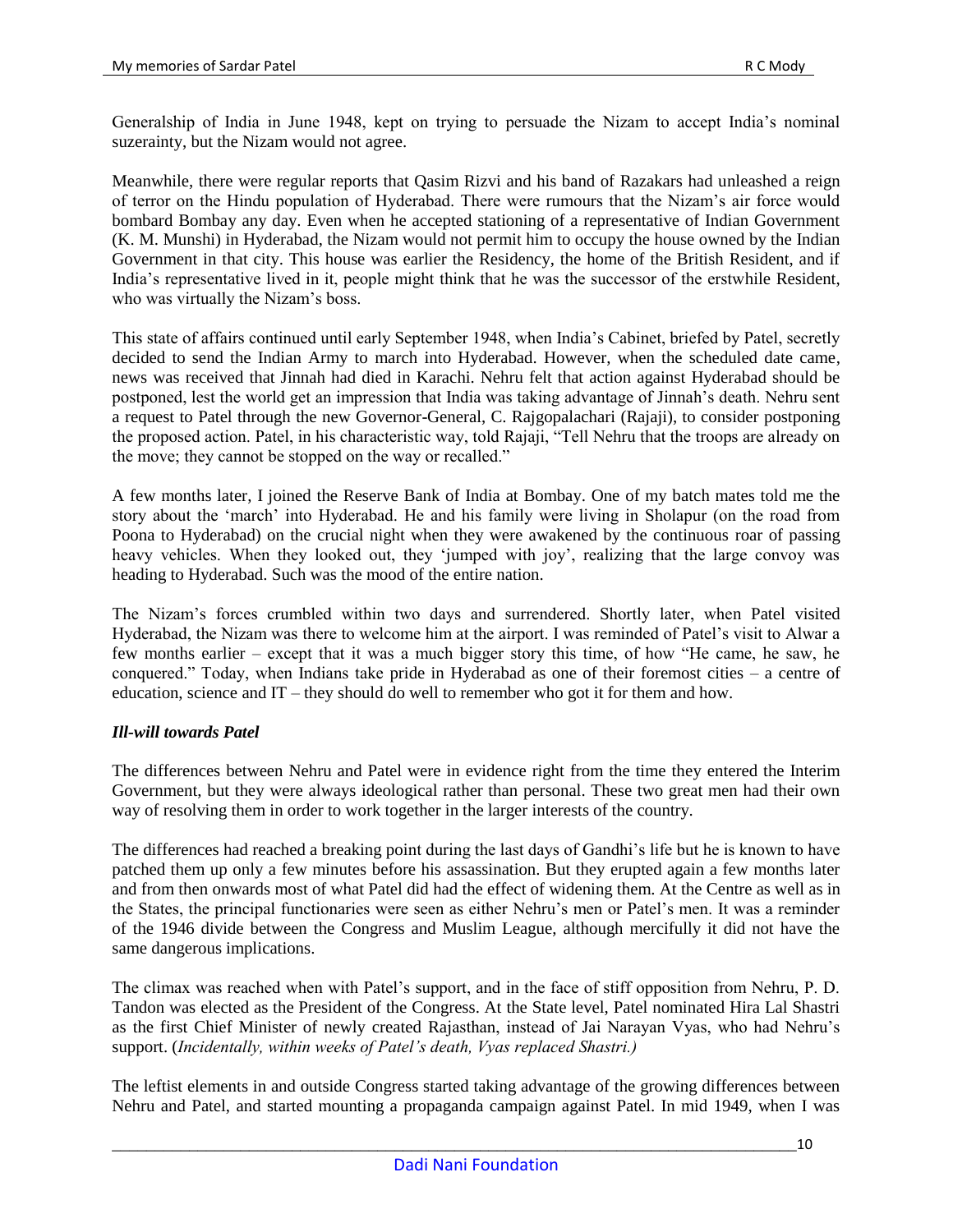living in the YMCA in the Fort area of Bombay, I recollect that anti-Patel gossip was common among the left oriented youth. They would refer to his son Dayabhai as "President of Bombay Black Marketing Association" whom nobody could touch because of his father. It was surmised that India"s march towards a secular and an egalitarian society was being held back because of Patel. "We are waiting for him to die," some would say, so that progressive forces could take charge of the country. Many hoped that the Nehru-Patel leadership would soon be replaced by a Nehru-J.P. Narain leadership.

Although I also had leftist leanings then, and had not liked Patel initially, by this time I was overwhelmed by thought of his yeomen services to the country in the interregnum. Such petty gossip and ill-wish against Patel pained me, smacking as they did of ungratefulness. (*My feelings were vindicated decades later when J.P. Narain himself said that 'my inability to recognize Vallabh Bhai's greatness in time is one of the sorrows of my life.')*

In any case, I had started realizing that Patel never sought personal power. Whenever a suggestion was made that he should replace Nehru, he scoffed at the idea. "What do you mean?" he would say, adding "I will die, and do you want the country to remain without a leader?"

To some one who talked to him once about his "indispensability" he is reported to have said, "The entire surface of the earth is covered with the remains of those who were once considered indispensable." These are some of his observations indicative of the type of man he was.

# *The end*

During all these months of controversy, Patel was in fact dying with an ailing heart. Much of his work relating to integration of Princely States was accomplished by him in the aftermath of his first "massive" heart attack, in March 1948, shortly after Gandhi"s assassination. And the disease got worse as days passed. On or around 13<sup>th</sup> of December 1950, he was moved to Bombay for treatment. The gathering at the Delhi airport to bid him farewell was unusually large; it included Nehru. They all knew that they were seeing him for the last time. And just about two days later on 15<sup>th</sup> December, shortly after I entered my office in RBI, Madras, an announcement came declaring the day as a holiday: Sardar Patel was dead.

I remember having broken down, but quickly regained composure, lest I looked silly to those around, who did not appear to be afflicted in this manner

The funeral in Bombay was a tame affair at a public crematorium. Many of the Princes whose states Patel had taken away took special planes to reach Bombay for the event. V. P. Menon was there, isolated and forlorn. Nehru was among the mourners but left the funeral oration to Rajaji, as Nehru said that he was emotionally disturbed. Rajendra Prasad, now President of India, broke protocol (to Nehru"s annoyance) and attended the funeral.

Thus came the end of a great life. It took many years after that for the country to realize that it would not see a like of him again, at least for many decades to come.

(*Long after Patel passed away, it became known that a few days before his death, he had written a long*  letter to Nehru warning him against the impending danger from China. Nehru totally ignored the warning *and tragically for the country as well for Nehru personally, all that Patel feared came true, 12 years later.)*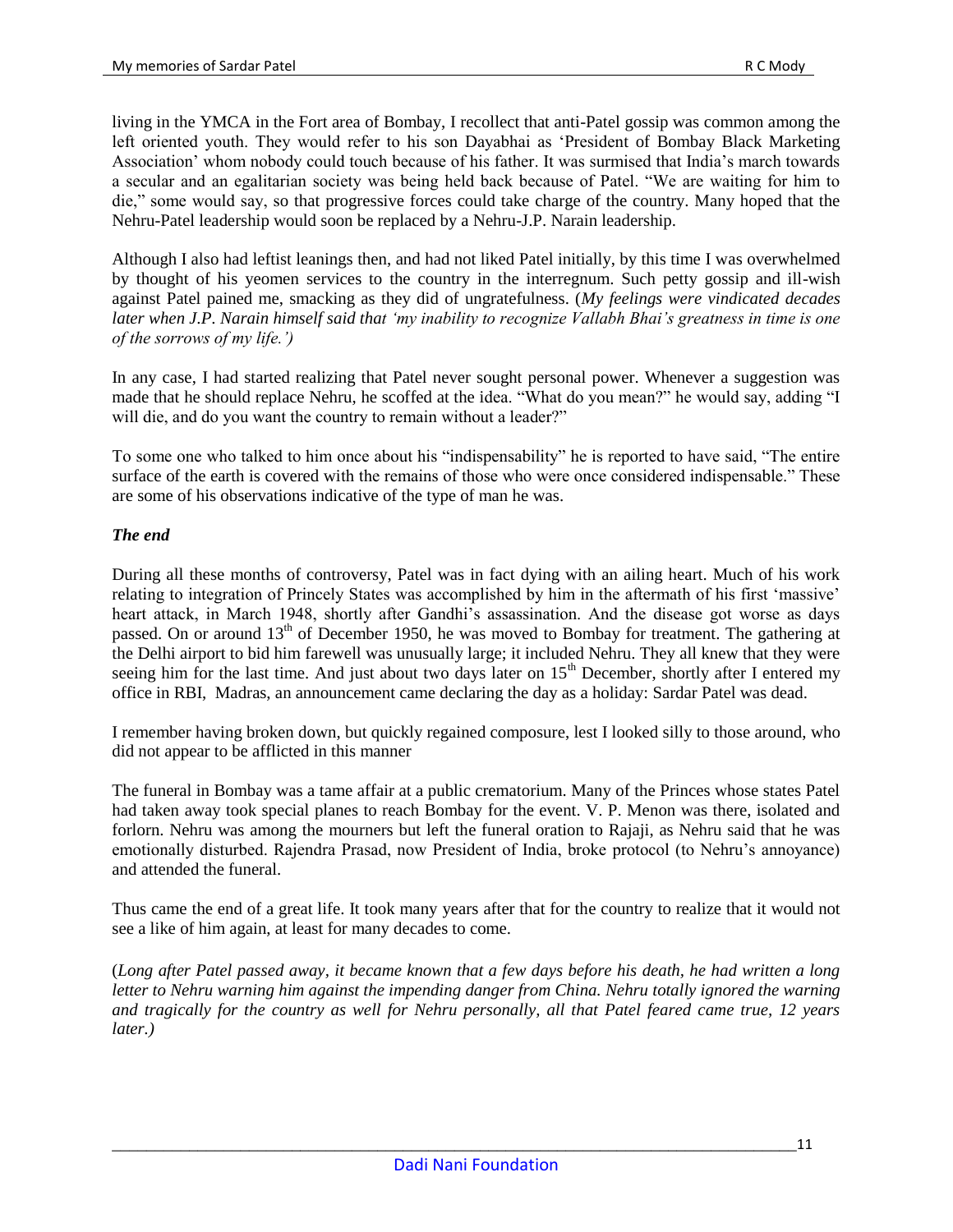# *Epilogue*

There were several charges levied against Patel during his lifetime. Many years after his death, they are still fresh in my mind. Some of them are mentioned below, with my comments on them

### Patel, as Home Minister, should bear the responsibility for the Government's inability to prevent *Gandhi's assassination.*

There was talk about his inability, as Home Minister of the country, to save Gandhi"s life despite many warnings. Jai Prakash Narain, a prominent leader, then lent support to this charge.

Let me first recall Patel's broadcast after the Gandhi murder. This speech, which is not as ornate as Nehru"s "Light has gone out of our lives" speech, is remembered by few. Patel spoke immediately after Nehru, in Hindi. His language was down to earth, his tone halting. I recollect some portions of Patel"s speech. He said: "Along with Jawaharlal, I had just taken leave of him (Gandhi) and was proceeding towards *Makan* (my residence) when somebody stopped my car on the way and gave me the news that by now, you are all aware of. Such a terrible thing could happen, we could never imagine. We have yet to reconcile with it. However, I can only to tell you that because of all that was happening in the country, for past some time, *unka mun khatta par gaya tha* (Gandhi"s feelings had turned sour) …"

One has to consider how much it was within Patel"s capacity to impose security checks at Gandhi"s prayer meetings, when these checks were not acceptable to him. Those who knew Gandhi were aware how stubborn he was on matters like these. It was in fact Patel who had lodged Gandhi in Birla House, keeping his security in view, instead of the *Bhangi* colony, where Gandhi wanted to stay and where his security would be difficult to ensure.

#### *Patel was biased during the integration process – and integration itself was not a major achievement.*

In the matter of integration, he was blamed for favouring some Princes. One charge was that some of the Princes got unduly large privy-purses – the annual payments they received from the Government of India. Another charge related to the formation of Greater Rajasthan. This new state was supposed to be amalgam of the territories of all the 22 Princely States of Rajputana, plus Ajmer a British Indian territory surrounded by Princely states. However, Mt. Abu, the only hill station in the region was quietly taken out and merged with Bombay state. This was regarded as a move to give the state of Gujarat, as and when it would be created, a hill station. Further, Baroda, a Gujarati speaking Princely State with a Maratha ruler, was the only one among the big five Princely States, whose identity was not preserved. Nor was it made the epicentre of a Union of States with its ruler as a *Rajpramukh*. Instead, it was merged outright with Bombay state. This was considered to be a move prompted by Patel"s desire to favour Gujarati, as against Maharashtrian, sentiments.

And above all some people tried to play down Patel"s entire work of integrating the Princely States, saying, "What is so great about it? In any case the Princes would have been eliminated one day under the sway of democratic forces."

In my opinion, some of the allegations could be correct,, others not so. The fact that Mt Abu came back to Rajasthan in 1956 under recommendation of States Reorganisation Commission, suggests that its earlier merger with Bombay (though liked by its inhabitants) was not a correct step. Baroda could perhaps be treated like other sates of its size and standing. But when such a gigantic process like the integration of India is on, minor injustices, here and there are inescapable. If we look back at history and the doings of great leaders, we would come across many instances when they did not act rightly.